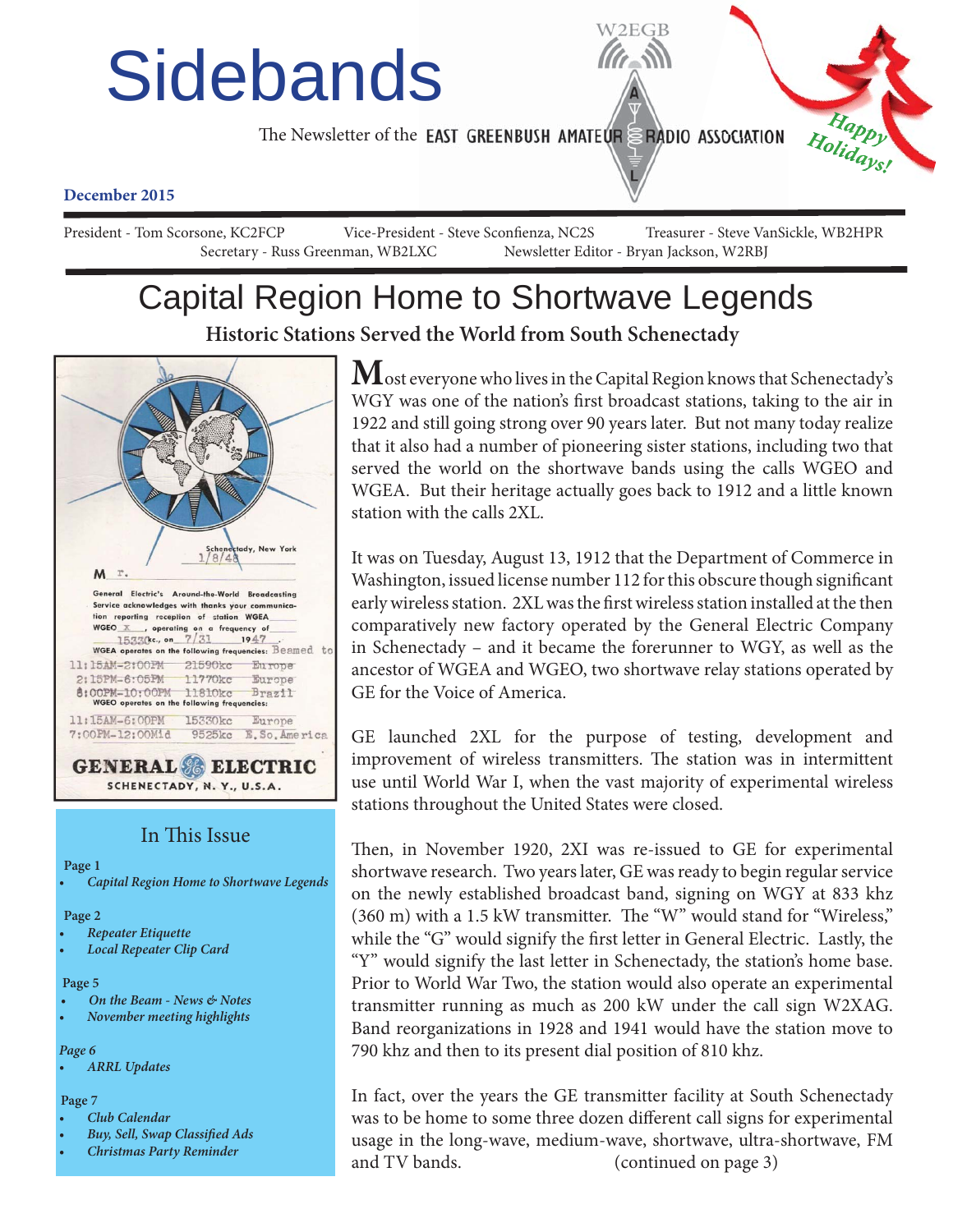## May Santa Find A Way



### Merry Christmas & Happy Holidays to You and Yours from EGARA

### Repeater Etiquette

**Whether you're a new ham or an Elmer, a periodic review of repeater operations is always a good idea. From the ARRL Repeater Directory --**

- *Monitor* the repeater to become familiar with any peculiarities in its operation and to determine if it's in use for a special event or an emergency.
- *To initiate* a contact, simply indicate that you are on frequency.  $\ldots$  Generally, "This is NU0X monitoring" will suffice. Please don't "ker-chunk" (key up without identifying yourself) the repeater just to see if it's working.
- *Identify legally* -- you must identify at the end of a transmission or series of transmissions and at least once each 10 minutes during your communication.

#### **A few other notes from the ARRL --**

After you stop transmitting, you will usually hear the unmodulated repeater carrier for a second or two. This squelch tail lets you know that the repeater is working.

 Don't call CQ to initiate a conversation on a repeater. It takes longer to complete a CQ [call] than to transmit your call sign. Remember, efficient communication is the goal. You are not on HF trying to attract the attention of someone who is casually tuning across the band. In the FM mode, stations are either monitoring their favorite frequency or not. Except for scanner operation, there is not much tuning across the repeater bands.

The courtesy tones found on some repeaters prompt users to leave a space between transmissions. The beeper sounds a second or two after each transmission to permit new stations to transmit their call signs in the intervening time. The conversation may continue only after the beeper sounds. If a *station is too quick and begins transmitting before the beeper sounds, the repeater may indicate the violation, sometimes by shutting down!*

 Never transmit without identifying. For example, keying your microphone to turn on the repeater without saying your station call sign is illegal. If you do not want to engage in conversation, but simply want to check if you are able to access a particular repeater, simply say "N1KB testing."

### **EGARA Repeaters**

**147.33, WB2HZT (Grafton)** 

 PL 146.2 Echo Link: 48899 IRLP: 4889

**• 147.27, KC2FCP (Albany)**

PL 94.8

**• 145.110, KC2FCP (Troy - HVCC)**

PL 94.8

**• 224.800, KC2FCP (Troy)**

PL 94.8

**• 444.700, KC2FCP (New Scotland)**

PL 94.8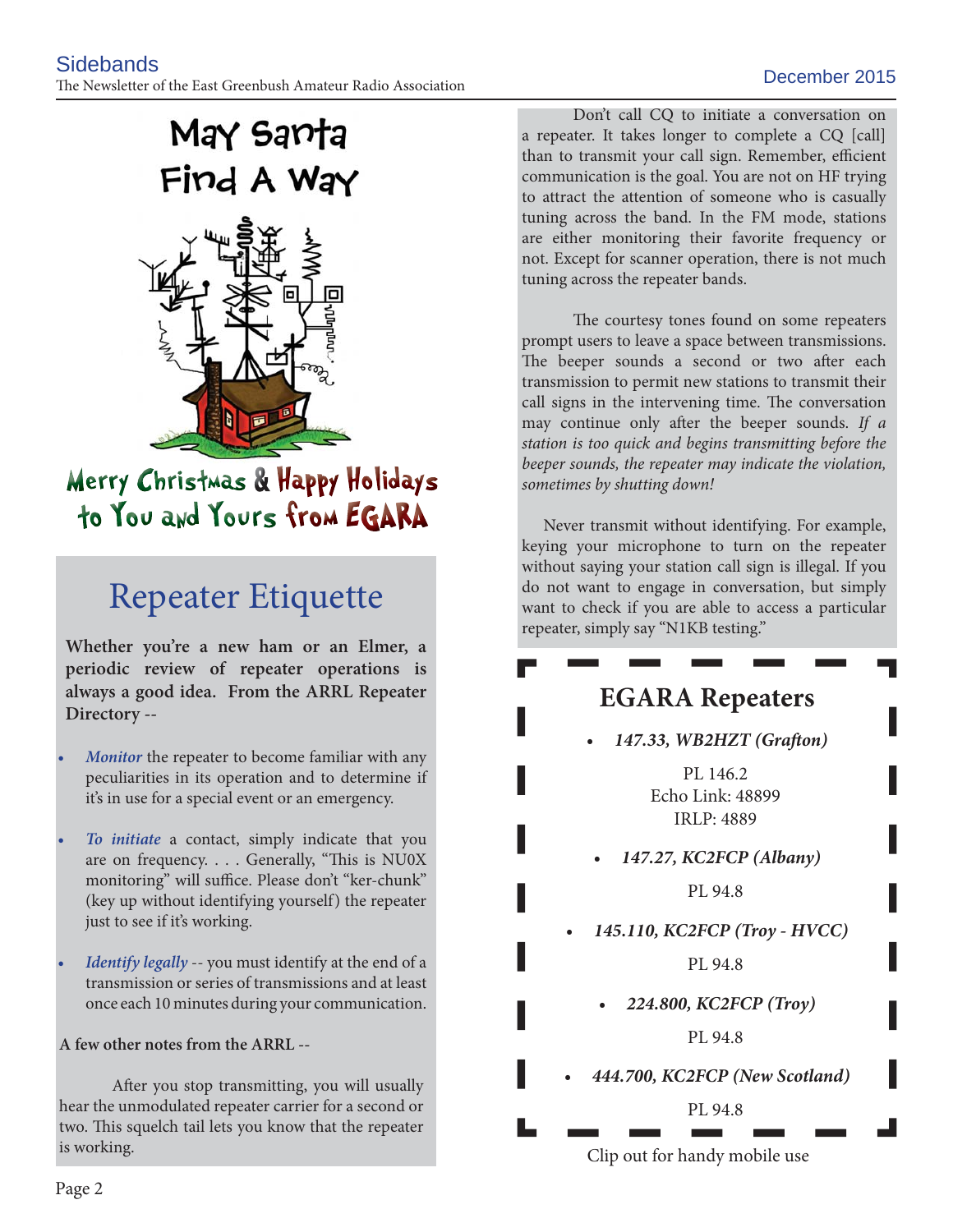### Capital Region Home to Shortwave Legends

**F**or example, call sign W2XO was on the air in the early 1930s on 12850 khz with a program relay taken from WGY. It was heard as far away as Australia. Other call signs in the pre-war era were W2XAC on 8690 khz, W2XAH with 40 kW on long-wave at 300 khz, and W2XAW on 2150 khz. In addition, GE also operated W2XAT on 9615 khz for international communications with South America.

In July 1924, GE was on the air for the first time with three transmitters in parallel. These transmitters were WGY with 5 kW on 790 khz, and two shortwave stations, on 3 mhz and 21 mhz, the highest frequencies ever in use during that era.

By the middle of the following year, 1925, GE was on the air with a total of six transmitters at the site, running one medium-wave, one long-wave and four shortwave. In June, W2XAF began a regular program relay from WGY running 40 kW, with W2XAD beginning a similar service at 25kW in July 1926. Both stations were often heard at a good levels in Europe, throughout the Americas, and also in the South Pacific. On many occasions, foreign radio stations received the broadcasts off air from the shortwave transmitters at South Schenectady and then relayed the programming live to their local audiences.

In fact, by 1926, there were 11 transmitters operating at the South Schenectady site. On one occasion in November, GE engineers placed seven of these transmitters on the air simultaneously, all carrying the same program relay from WGY. GE marked the occasion by describing its transmitter operations in South Schenectady as the most powerful shortwave facility in the world. The antenna system was a fan shaped center fed array made with 3/8 inch hemp rope over-wound with fine copper wire.

In August 1937, GE began the construction of a huge 100 kW shortwave transmitter for use in broadcasting radio programming beamed to Europe, the Americas and the South Pacific. It was intended that this new high powered transmitter would replace either W2XAD or W2XAF at times during the broadcast day, according to the requirements of on-air scheduling. A new curtain antenna system was also under construction at the same time.



**W2XAF would eventually become WGEO and operate with 100,000 watts, making it the world's most powerful shortwave station in 1939.**

On September 1, 1939, with the shadow of war looming over Europe, the FCC required all experimental shortwave broadcasting stations to adopt new call signs in place of the experimental calls they had previously used. With that, W2XAF and W2XAD exchanged their "X" calls for regular four-letter calls, becoming WGEO and WGEA.

With 100 kW, WGEO was the most powerful American shortwave broadcaster at the time. Both stations featured a variety of regularly scheduled news and entertainment programs.



**Part of the antenna array built for the GE shortwave stations located at the South Schenectady facility.**

-continued on page 4-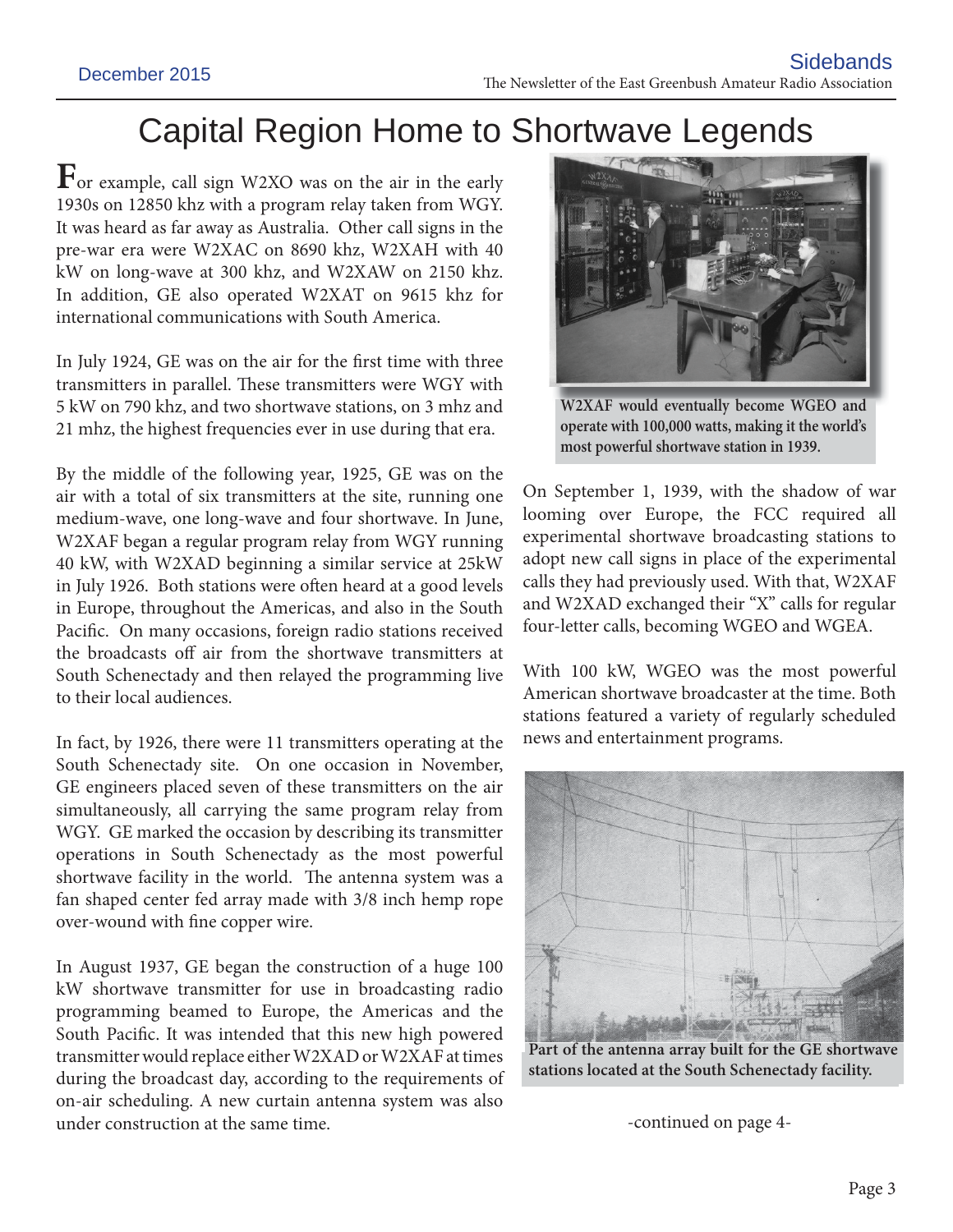**S**oon after the outbreak of war in Europe, GE began to increase the amount of the programming beamed across the Atlantic. Much of the broadcast time was taken on relay from the NBC network, though GE did produce some of its own programming.



Then, on November to Antarctica over shortwave station **Aviator Amelia Earhart reads letters to Admiral Richard Byrd's expedition** 

1, 1942, the federal **W2XAF on March 23, 1929.** government took

over all of the available shortwave stations that were still on the air in the United States. At that time GE was on the air at South Schenectady with three active shortwave transmitters, with WGEO and WGEA each running 50 kW units and sharing a 100 kW transmitter as needed to meet band conditions.

During the following year, an older 25 kW transmitter was rebuilt and taken into service as WGEX. Initially this unit, which was inaugurated on July 15, 1943, carried Voice of America news bulletins in Morse Code. However, by April 1944 it was used for the broadcast of the VOA's regular voice programming.

All three stations were also used to send "news items" disguised to contain secret messages aimed at members of the resistance forces in Europe which were active behind enemy lines.

A whole bevy of call signs, regular, new and short term, were used to identify the Schenectady transmitters during the latter part of World War Two and beyond. These included WGEC on 11847 khz, WGED on 9525 khz, WGER on 15330 khz and WGES on 11840 khz.

In May 1943, during the height of the war, there was also a strange station heard from Schenectady on 11845 khz identified only as "A." It too was likely used to send secret coded messages to overseas resistance fighters.

A few years after the war, in August 1950, the three regular shortwave transmitters at South Schenectady were re-designated with a new series of call signs:

- WGEO became WGEO1 operating at 100 kW;
- WGEA became WGEO2 operating at 50 kW;
- WGEX became WGEO3 operating at 25 kW.

In 1957, the use of those numeric designators was discontinued, and each of the shortwave transmitters at Schenectady was simply identified as WGEO, regardless of which unit was on the air.

General Electric was also a very reliable verifier of reception reports, issuing untold thousands of QSL cards throughout the years. There were also some special QSL cards, including a double-sized folded card in Spanish and Portuguese for Latin America listeners. In addition, thousand more QSL cards were issued by VOA headquarters from February 1943 onwards during the relay of their programming over the WGEO transmitters.

Sadly, the end came in 1963 when the old shortwave transmitters at South Schenectady were switched off for the last time. The new, large VOA station at Greenville, North Carolina was now active, and these tired and now unreliable GE units were no longer needed.



The transmitter building at South Schenectady was demolished, and the shortwave rhombic antenna systems were dismantled a few years later. Today, the only reminder of the facility -- and its shortwave stations -- are a few unidentified pieces of debris. Nearby are the current transmitter and tower for WGY, but the area around this historic transmitter site is either vacant or now occupied by housing developments.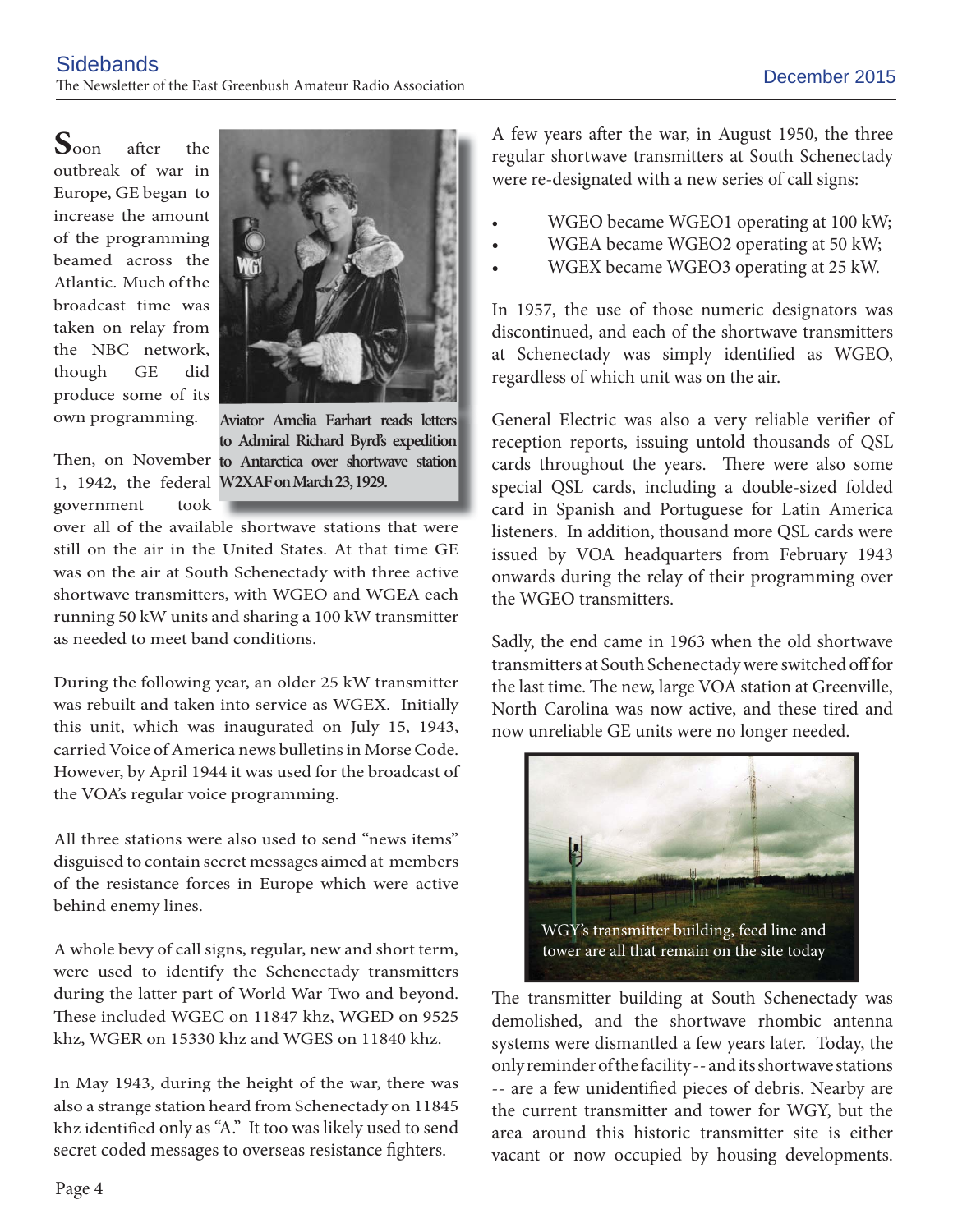### On the Beam News & Notes



**Club Treasurer, Steve VanSickle-WB2HPR, was the featured presenter at the November 11th membership meeting. Steve demonstrated how to adjust a manual antenna tuner for optimum performance.**

### **November Membership Meeting Notes**

The monthly EGARA membership meeting was held November 11th at 7 pm at the Masonic Temple with a total of 23 members turning out.

President Tom Scorsone, KC2FCP, welcomed the members and had each introduce themselves to the group. He then reminded everyone about the upcoming Christmas party at Mercato's Restaurant on December 9th and asked members to sign up if they planned to attend.

He also showed the portable dual-band VHF/UHF that will be raffled off at the party. Tickets were sold for \$2 each, or three for \$5. Additional tickets are available from any board member and will also be sold the evening of the party. The radio includes a complete package of accessories.

Tom also reminded members that the EGARA can only remain a chapter of ARRL if at least 51% of its members also belong to ARRL. For those who wish to join ARRL or renew their membership, they are reminded that it will increase annual dues by \$10

starting in January 2016 (see story on page 6), so they may wish to act before then to save money.

Treasurer Steve VanSickle, WB2HPR, provided a report on the club's finances and announced that an anonymous donation of \$150 had been received to support club activities.

Vice President Steve Sconfienza also addressed the group and called for volunteers to take leadership positions in the club.

The meeting then featured a presentation by Steve VanSickle on how to properly adjust manual antenna tuners for best transmitting and receiving performance, including a number of other useful operating tips. He also fielded several technical questions from members.

The next club meeting will be January 13, 2016 at 7 pm at the Masonic Temple and will feature an antenna building workshop.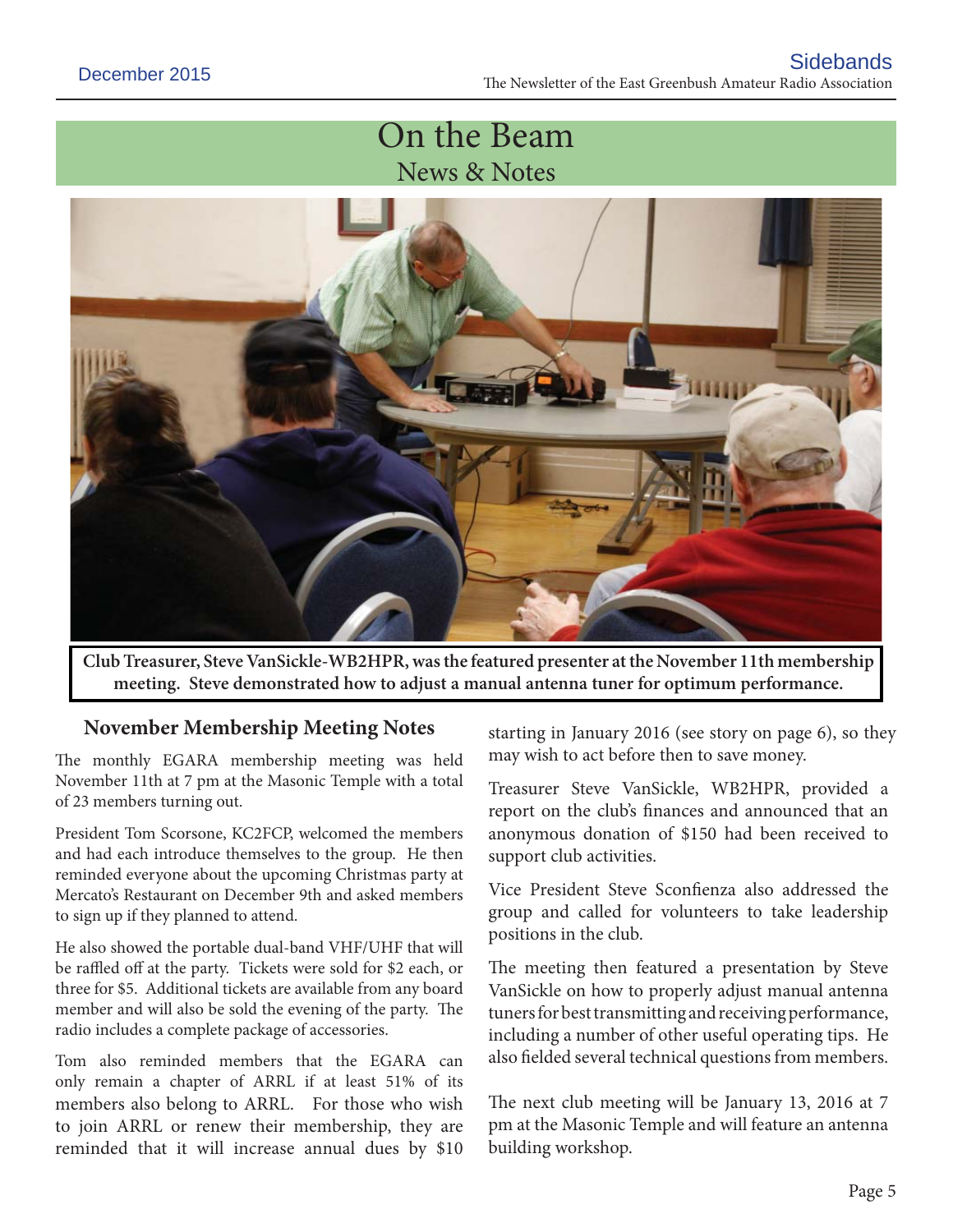### On the Beam News & Notes

### **ARRL to Increase Dues in 2016**

**Higher Costs Bring First Dues Hike in a Decade**



The American Radio Relay League -- ARRL -- will increase dues for its basic yearly membership dues to \$49 starting in January 2016. The \$10 increase is the first since 2001 and is attributed to higher operating costs, h

including such things as utilities, postage and insurance.

"We have done as much as we can to hold off a dues increase for over a decade, but now it is a necessity," according to the ARRL's website.

The increase will allow the ARRL to maintain the wide range of programs and activities it sponsors on behalf of amateur radio operators. These include:

- Advocacy to maintain meaningful access to the radio spectrum. Representation on regulatory issues at the international, federal, and state levels;
- Improved awareness for Amateur Radio by increasing liaison with federal, state and local elected officials:
- Defense of amateur radio spectrum from commercial interests and against spectrum pollution;
- Response to Antenna Restrictions Amateur Radio Parity Act, zoning regulations;
- Recognition and partnership with several disaster relief organizations, including FEMA, the Red Cross, Salvation Army Team Emergency Response Network (SATERN) and others

ARRL programs, services and the publication of QST magazine will not be affected by the increase.

### **Amateur Radio Parity Act Approved by Senate Committee**

The Amateur Radio Parity Act took an essential step forward on November 18, when the US Senate Committee on Commerce, Science, and Transportation voted to report the bill favorably and without amendment.

"Our work is not finished on the Senate side of Capitol Hill, although this is a huge step forward," said ARRL President Kay Craigie, N3KN. She urged ARRL members to continue to write, call and e-mail their Senators about S. 1685. "We know that members' response to the call for a communications blast last week made all the difference for some Senators on the committee."

S. 1685 and its House twin, H.R. 1301, call on the FCC to extend the limited federal pre-emption of PRB-1 to cover private land-use restrictions such as deed covenants, conditions, and restrictions. If the legislation becomes law, radio amateurs living in antenna-restricted communities would have the opportunity to negotiate with homeowners associations to install an antenna that reasonably accommodates Amateur Radio communication.

### **The East Greenbush Amateur Radio Association**

Organized in 1998, by Bert Bruins, N2FPJ, SK and Chris Linck, N2NEH, the East Greenbush Amateur Radio Association, an ARRL affiliate, is committed to providing emergency services, educational programs, and operating resources to the amateur radio operators and residents of the Capital Region of New York State. The club station is W2EGB. The club also has several VHF and UHF repeaters open to club members or the public.